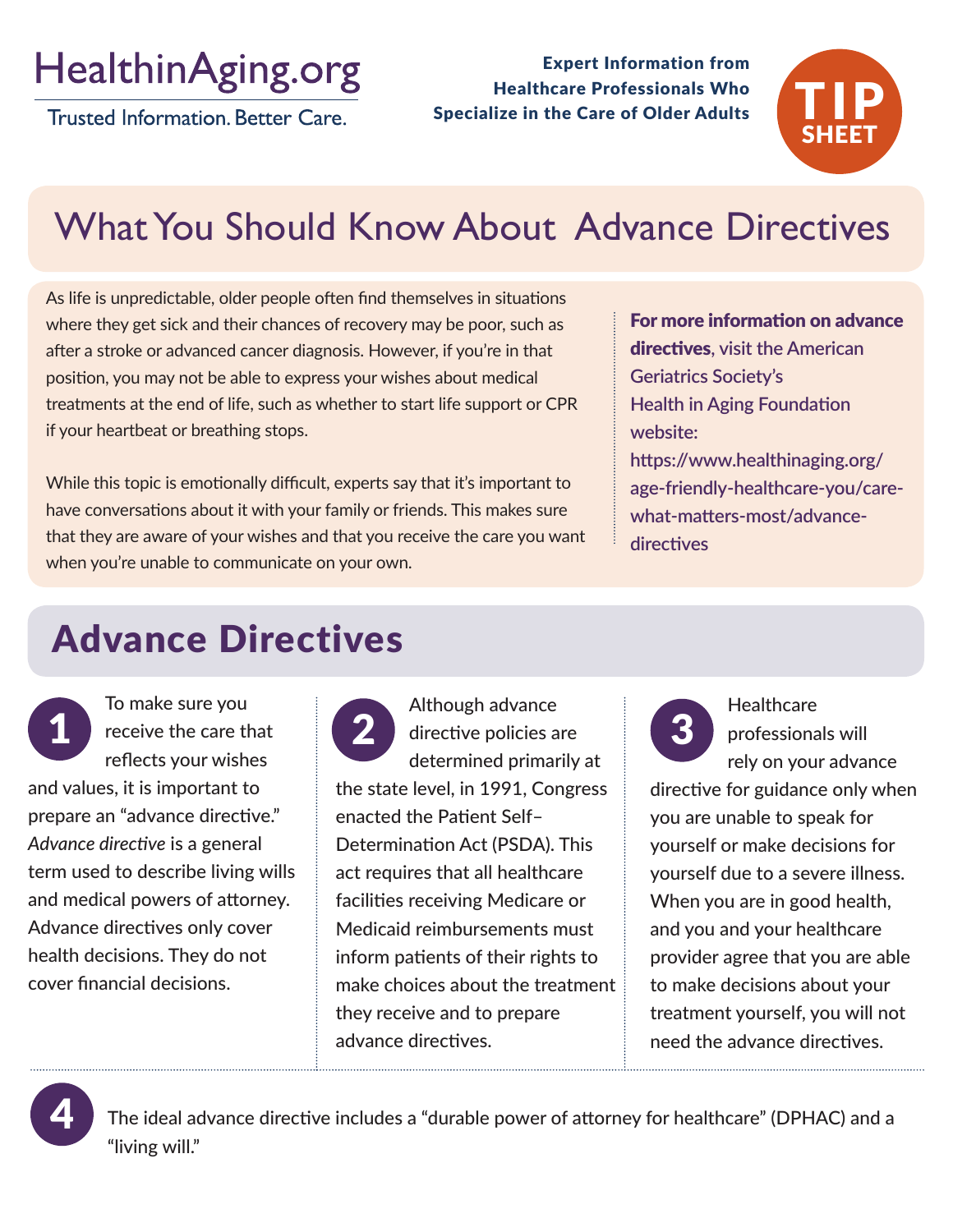### Living Will

A living will informs your close family or friends, physicians, and other healthcare professionals about the medical treatments and care you would or wouldn't want if you were seriously ill and unable to make your decisions. It allows an individual to specify wishes about CPR, life support (such as artificial breathing on a ventilator), food and nutrition options (including feeding tubes), options to decline dialysis, and options for palliative or "comfort" care.

#### Durable Power of Attorney for Healthcare

A durable power of attorney for health care (DPAHC) identifies the individual whom you would like to make treatment decisions on your behalf if you're unable to make these decisions yourself. This individual—known as a "surrogate" or "advocate"—is usually a relative or a close friend. Before you prepare a DPAHC, you should check with the intended advocates to make sure they are willing to perform these duties on your behalf in case it is necessary. You should also discuss your wishes regarding your medical care with the selected person. You can also write in the document what decisions you feel your advocate should be allowed to make, or not make, in these circumstances.

Preparing an advance directive doesn't have to be complicated. You don't need a lawyer, but you can choose to have a lawyer help you. Different states have different laws concerning advance directives and you can find free DPHAC and living will forms for your state on the National Hospice and Palliative Care Organization's website.

#### Tips for Preparing an Advance Directive

| <b>Talk to your</b><br>healthcare<br>provider | Discuss your healthcare wishes with your healthcare provider at routine<br>appointments or a Medicare wellness visit, so they can help you complete<br>your advance directives.                                                                                                                                              |
|-----------------------------------------------|------------------------------------------------------------------------------------------------------------------------------------------------------------------------------------------------------------------------------------------------------------------------------------------------------------------------------|
| <b>Talk to your</b><br>family and<br>friends  | Explain your wishes to your family and friends so that they are aware of<br>them. Holidays are a time of the year when families get together. While<br>talking about your end of life wishes at Thanksgiving dinner might seem<br>depressing, it helps you to make sure all your family members are aware of<br>your wishes. |
| <b>Make multiple</b><br>copies                | It's a good idea to make multiple copies of your completed advance<br>directive forms. Give copies to your primary care provider, local hospital,<br>and designated healthcare agent.                                                                                                                                        |
| Keep a copy for<br>yourself                   | Keep a copy of your advance directive in a safe but easy-to-find place.                                                                                                                                                                                                                                                      |
|                                               | You may also want to put a note in your wallet explaining that you have an<br>advance directive and where it can be found.                                                                                                                                                                                                   |